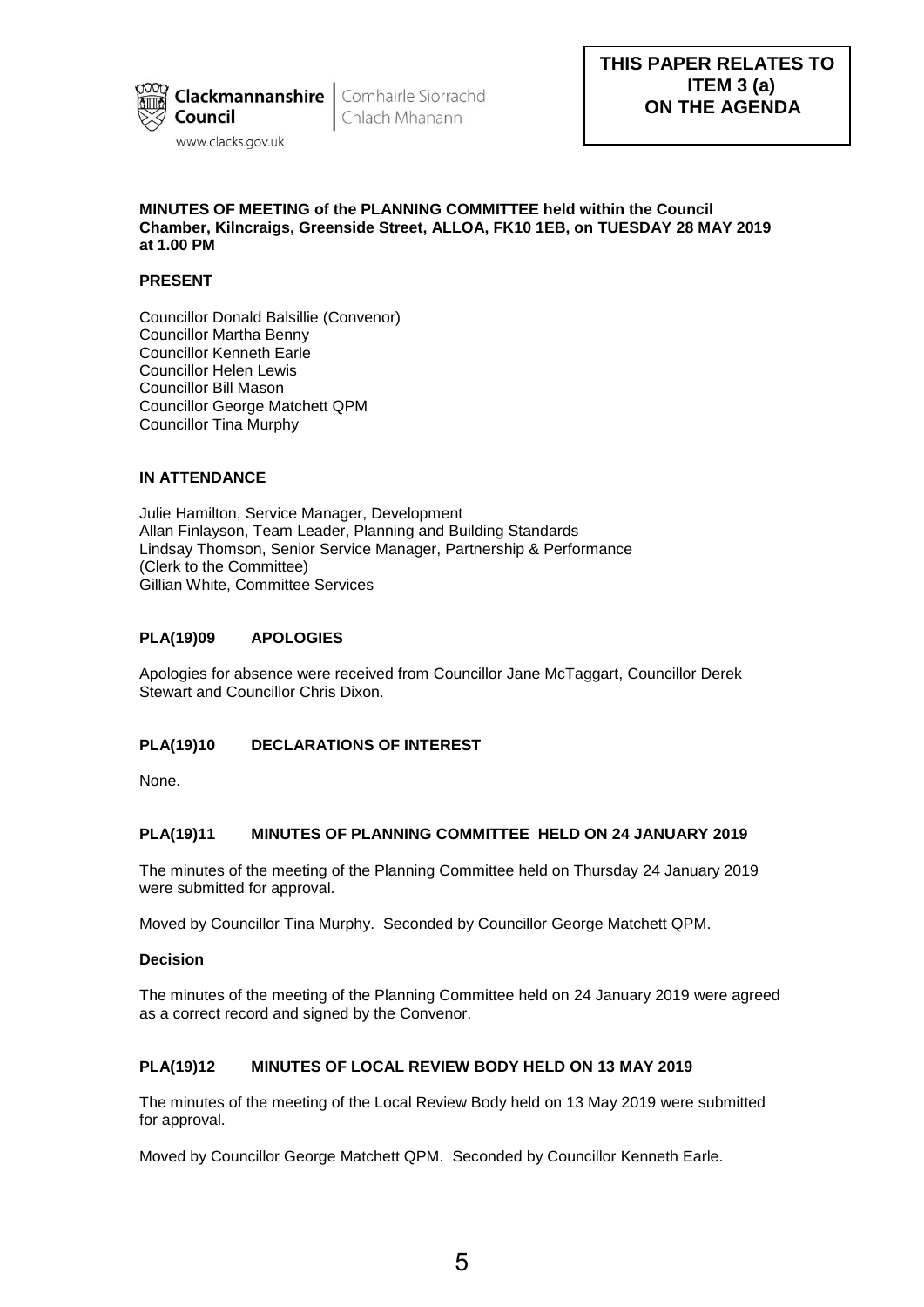## **Decision**

The minutes of the meeting of the Local Review Body held on 13 May 2019 were agreed as a correct record and signed by the Convenor.

# **PLA(19)13 PLANNING APPLICATION**

#### **Erection of 50 No. Houses and Flats with Associated Roads, Parking, Paths and Landscaping and Land between Leven Court and Achray Court, Alloa (Ref. 19/00032/FULL)**

The report, submitted by the Principal Planner, provided an assessment and recommendation on the above noted planning application. The application required to be determined by the Planning Committee as, due to the number of houses proposed, it fell into the "Major" category of developments.

#### **Motion**

That Committee approves the application subject to the conditions and reasons set out in the report.

Moved by Councillor Donald Balsillie. Seconded by Councillor Kenneth Earle

#### **Decision**

The Committee unanimously agreed to APPROVE Planning Application Reference 19/00032/FULL subject to the conditions and reasons set out in the report.

The Convenor also noted the Committee's concerns regarding floodwater on the site.

#### **Action**

Team Leader, Planning and Building Standards

## **PLA(19)14 PLANNING APPLICATION**

### **Erection of 60 No. Flats with Associated Roads, Car Parking and Landscaping at 11 Primrose Street, Alloa (Ref. 19/00039/FULL)**

The report, submitted by the Principal Planner, provided an assessment and recommendation on the above noted planning application. The application required to be determined by the Planning Committee as, due to the number of units proposed, it fell into the "Major" category of developments. The Council is also the land owner within the application site.

#### **Motion**

That Committee approves the application subject to the conditions and reasons set out in the report with an additional condition added as 5(e):

Before any works commence on site, details of the design and phasing of the following element of the development shall have been submitted to and approved in writing by the Council:

#### (e) Car Park Management Plan

Moved by Councillor Donald Balsillie. Seconded by Councillor Kenneth Earle

## **Decision**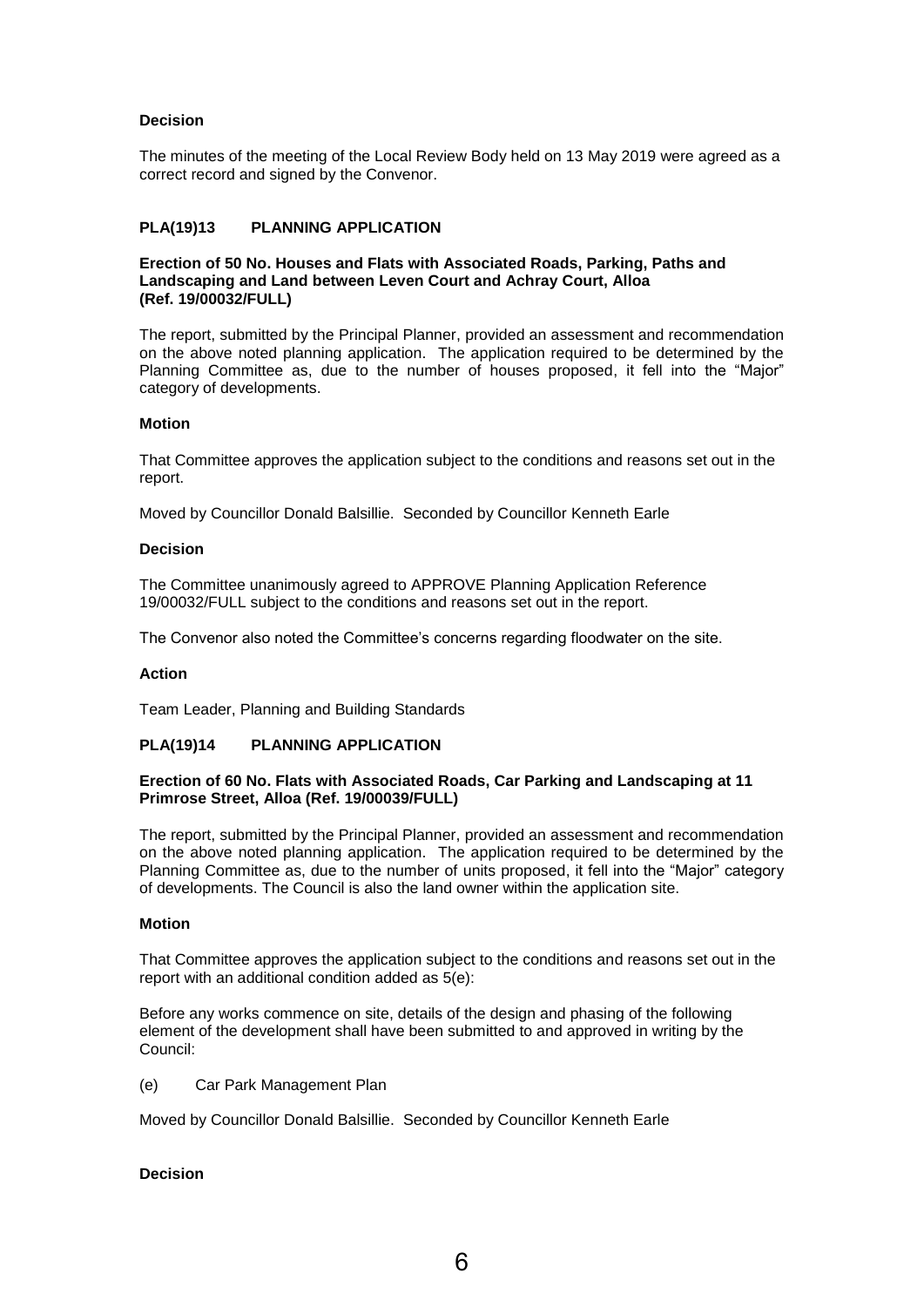The Committee unanimously agreed to APPROVE Planning Application Reference 19/00039/FULL subject to the conditions and reasons set out in the report and with an additional condition added as 5(e):

Before any works commence on site, details of the design and phasing of the following element of the development shall have been submitted to and approved in writing by the Council:

(e) Car Park Management Plan

### **Action**

Team Leader, Planning and Building Standards

## **PLA(19)15 PLANNING APPLICATION AND LISTED BUILDING CONSENT APPLICATION**

**Conversion of Former School to Form 4 No. Maisonette Flats in Lieu of 5 NO. Offices (Ref. 19/00046/FULL) (Amendment to Planning Permission Ref. 15/00252/FULL)** 

#### **And**

**Conversion of Former School to Form 4 No. Maisonette Flats in Lieu of 5 No. Offices (Ref. 19/00049/LIST) (Amendment to Listed Building Consent Ref: 15/00253/LIST)** 

The report, submitted by the Principal Planner, provided an assessment and recommendation on applications for planning and listed building consent in relation to proposals at the former St. John's Primary School, Grange Road, Alloa. Both planning and listed building applications were reported to the Committee following a referral request by a local Member.

#### **Attending**

Mr Paul Edney, Hillfoot Homes, Applicant Mrs Jennie Syme, Alloa Community Council, Objector

The Committee heard representations from the applicant, Mr Edney, and from Mrs Syme, objector, and then had the opportunity to put questions to all parties including Mr Allan Finlayson, Team Leader, Planning and Building Standards.

#### **Motion**

That Committee approves the amendment to planning permission and amendment to listed building consent subject to the conditions and reasons set out in the report.

Moved by Councillor Donald Balsillie. Seconded by Councillor Kenneth Earle

### **Decision**

The Committee unanimously agreed to APPROVE Planning Application Reference 19/00046/FULL and Listed Building Consent Application Reference 19/00049/LIST, subject to the conditions and reasons set out in the report.

#### **Action**

Team Leader, Planning and Building Standards